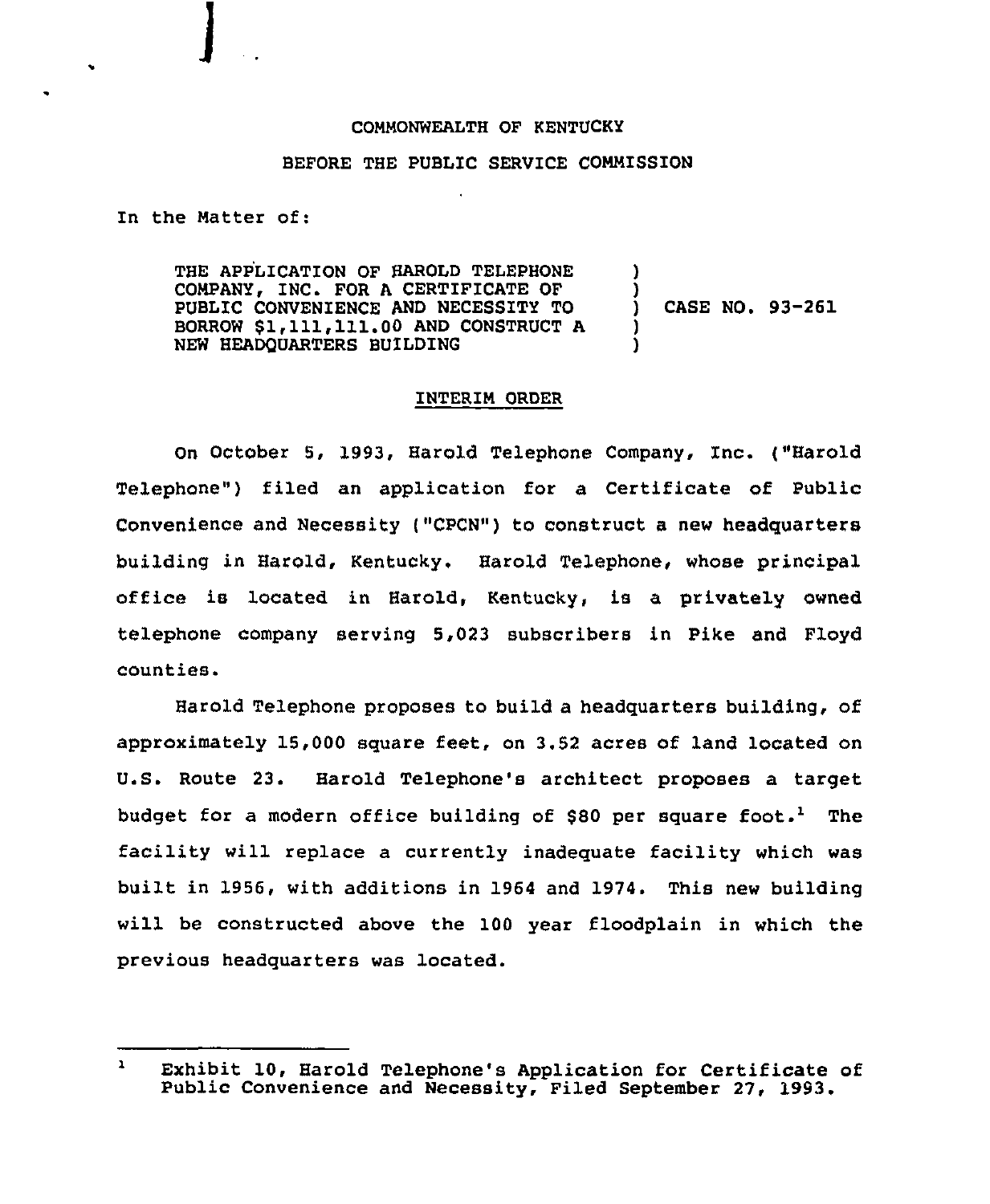The proposed building site was purchased by Harold Telephone in two tracts. In July 1991, a 2.3 acre parcel was purchased for \$125,000 and in March 1992, a 1.2 acre plot was purchased for \$ 200,000. At the Commission's request, Harold Telephone provided independent appraisals for the land. The averaged appraisals valued the land at \$355,000.

J

The headquarters building will be constructed by Akers Construction Company, with estimated building and architectural costs of \$1,272.000. Upon completion of its new facility, Harold Telephone intends to use the existing headquarters building as office space for the outside plant superintendent and installation and repair foreman. Any leftover space might be rented.

Harold Telephone has proposed to finance its new headquarters building by borrowing \$1,111,111 from the Rural Telephone Financing Cooperative ("RTFC"). One million dollars of the loan proceeds would be applied toward the total cost of \$1,272,000. The balance of \$272,000 would come from general funds. The remaining \$111,111 of loan proceeds is to be used to meet the 10 percent equity requirements of RTFC by purchasing a Subordinated Capital Certificate. Although Harold Telephone states that it has received RTFC's verbal assurance that its loan will be approved, it will not be making <sup>a</sup> formal loan application until it receives its CPCN.

The Commission, having considered the evidence of record and being otherwise sufficiently advised, finds that the construction of a new headquarters building is needed to provide adequate and dependable service to existing and future customers. Costs have

$$
-2-
$$